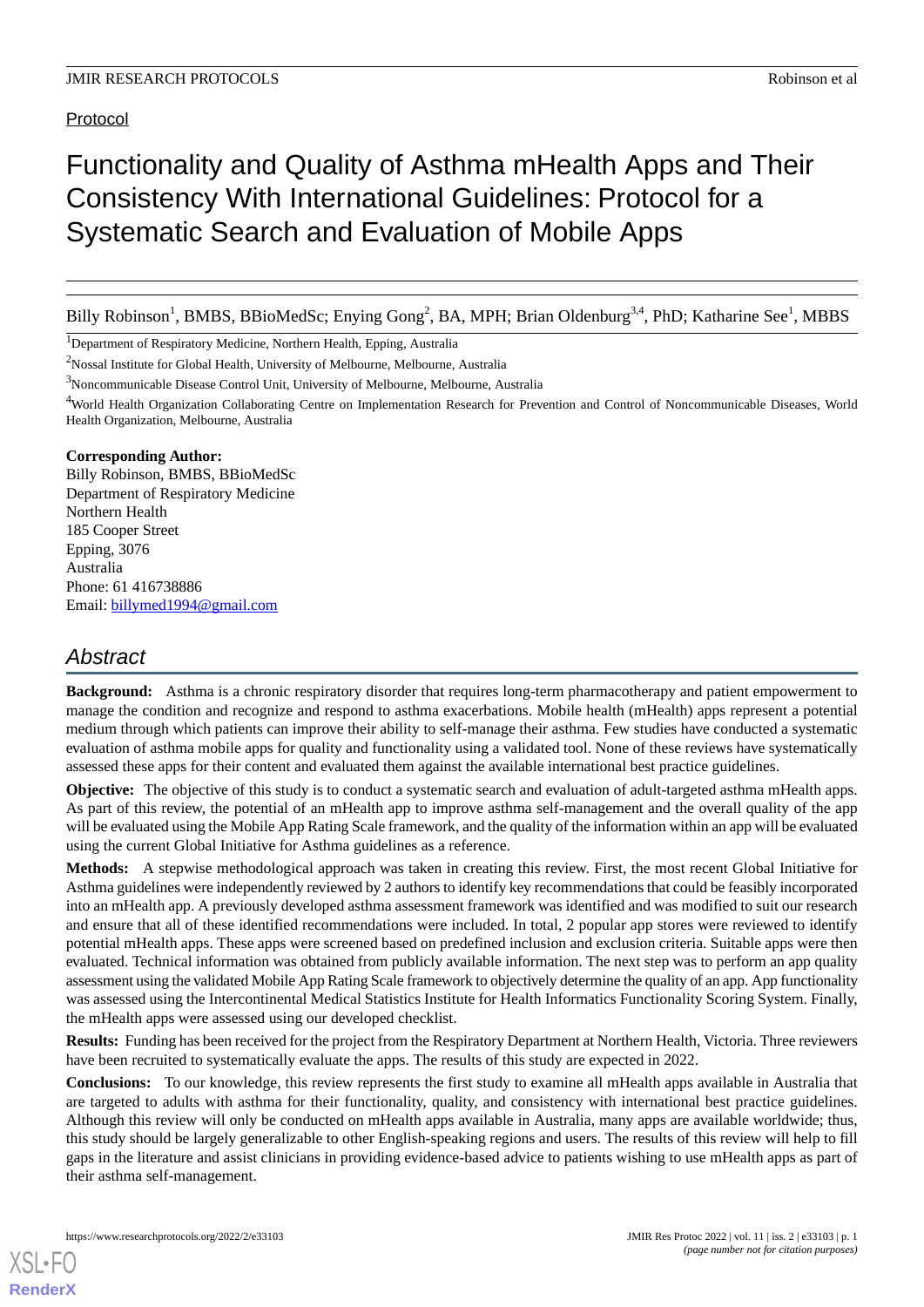**Trial Registration:** PROSPERO 269894; https://www.crd.york.ac.uk/prospero/display\_record.php?RecordID=269894 **International Registered Report Identifier (IRRID):** PRR1-10.2196/33103

(JMIR Res Protoc 2022;11(2):e33103) doi: [10.2196/33103](http://dx.doi.org/10.2196/33103)

#### **KEYWORDS**

asthma; mHealth; mobile phone; applications; self-management; chronic disease; respiratory; smartphone; asthma app

# *Introduction*

## **Background**

Asthma is a chronic respiratory disorder that is clinically defined as a combination of typical respiratory symptoms (outlined below) and significant variable reversible airflow limitation [[1\]](#page-8-0). Symptoms that people with asthma can experience include periods of shortness of breath, cough, wheezing, and chest tightness. When the frequency or severity of these symptoms increases compared with a patient's baseline respiratory status, it represents an *asthma exacerbation* or *flare-up* [[2\]](#page-8-1).

Asthma is a significant worldwide chronic health issue affecting 1% to 18% of the global population [[3](#page-8-2)]. In Australia, 2.7 million people have asthma, representing 11% of the total population [[4\]](#page-8-3). A 2012 survey of Australians with asthma found that 10% of them had presented to an emergency department ≥1 time for asthma-related symptoms, and 29% reported an urgent health care visit (to either a general practitioner or emergency facility) [[4\]](#page-8-3). Asthma accounts for 34% of Australia's burden of disease because of respiratory conditions and 2.5% of Australia's total burden of disease [\[4](#page-8-3)]. Australian adults with asthma are more likely to describe themselves as having a poor quality of life compared with those without asthma and are less likely to rate their health status as excellent or very good. This trend is more pronounced among those with severe or poorly controlled asthma [\[4](#page-8-3)]. When observing the total cost that asthma has on the Australian health system, it is evident that hospital-related costs outweigh non–hospital-related costs (Aus \$205 million/year [approximately US \$150 million] vs Aus \$163 million/year [approximately US \$120 million]) [[4\]](#page-8-3). Theoretically, reducing exacerbations would reduce the requirement for hospitalizations, unplanned primary care presentations, and indirect costs such as work absenteeism, and thus assist in bringing these costs down.

The Global Initiative for Asthma (GINA) guidelines represent regularly updated guidelines based on reviews of the available scientific literature by an international panel of experts [[3\]](#page-8-2). It is from these guidelines that many local asthma management guidelines stem from. In addition to pharmacotherapy for asthma management, the GINA guidelines advise that a key aspect of treatment is educating patients on recognizing symptoms of asthma exacerbations and learning when and how to self-manage them [\[3](#page-8-2)]. Mobile health (mHealth) apps represent a potential medium through which patients can improve their ability to self-manage their asthma. From the most recent Deloitte [\[5](#page-8-4)] review of Australia's telecommunication status, 89% of the Australian population uses smartphones. This widespread, almost ubiquitous use of smartphones, and the apps that run on them, represents an opportunity to empower patients to track

 $XS$  • FO **[RenderX](http://www.renderx.com/)** asthma symptoms, learn about their condition, and undertake practical self-management strategies. A number of systematic evaluations of asthma mobile apps have been conducted; however, to our knowledge, none have assessed all available apps for the presence and quality of information that they provide compared with available best practice management guidelines in a systematic way [[6-](#page-8-5)[8\]](#page-9-0).

This review will look at both free and paid asthma mHealth apps targeted toward adults with asthma available from the Apple App Store (iOS) and Google Play Store (Android) and examine the functionality and quality of these apps and the consistency of these available apps with recommendations from the GINA guidelines, making it the first review of its kind. All of the review processes will be conducted on apps available in the region of the researchers, Australia. Although mobile apps are often published across multiple regions in the same language, different regions can have different apps available on their stores. As such, some identified mHealth apps may not be available in all regions, whereas others available in other regions may not be available in Australia. However, given that most apps identified in this review will also be available in other English-speaking regions, the results should be largely generalizable to these regions.

#### **Objective**

The objective of this study is to conduct a systematic search and evaluation of the available English-language mHealth apps targeted to adults with asthma, assess their potential for improving asthma self-management, and assess the quality of the information they provide using the current GINA guidelines as a reference.

## *Methods*

#### **Overview**

The methodology of how we will achieve these research objectives is explained in this section. First, the GINA guidelines were read by 2 medical professionals (BR and KS) to identify and establish a consensus of key recommendations in the guidelines that could be feasibly incorporated into an app for asthma management. Next, mobile apps in the selected app stores will be identified. After identification, we will screen the apps based on the selection criteria. Finally, we will evaluate the quality and functionality of the mHealth apps and extract this information into a database.

#### **Study Setting**

This study will be conducted in Australia by medical practitioners, medical students, and digital health researchers. It will assess mHealth apps presented in English on Australian mobile app stores. Given that the clinicians involved in this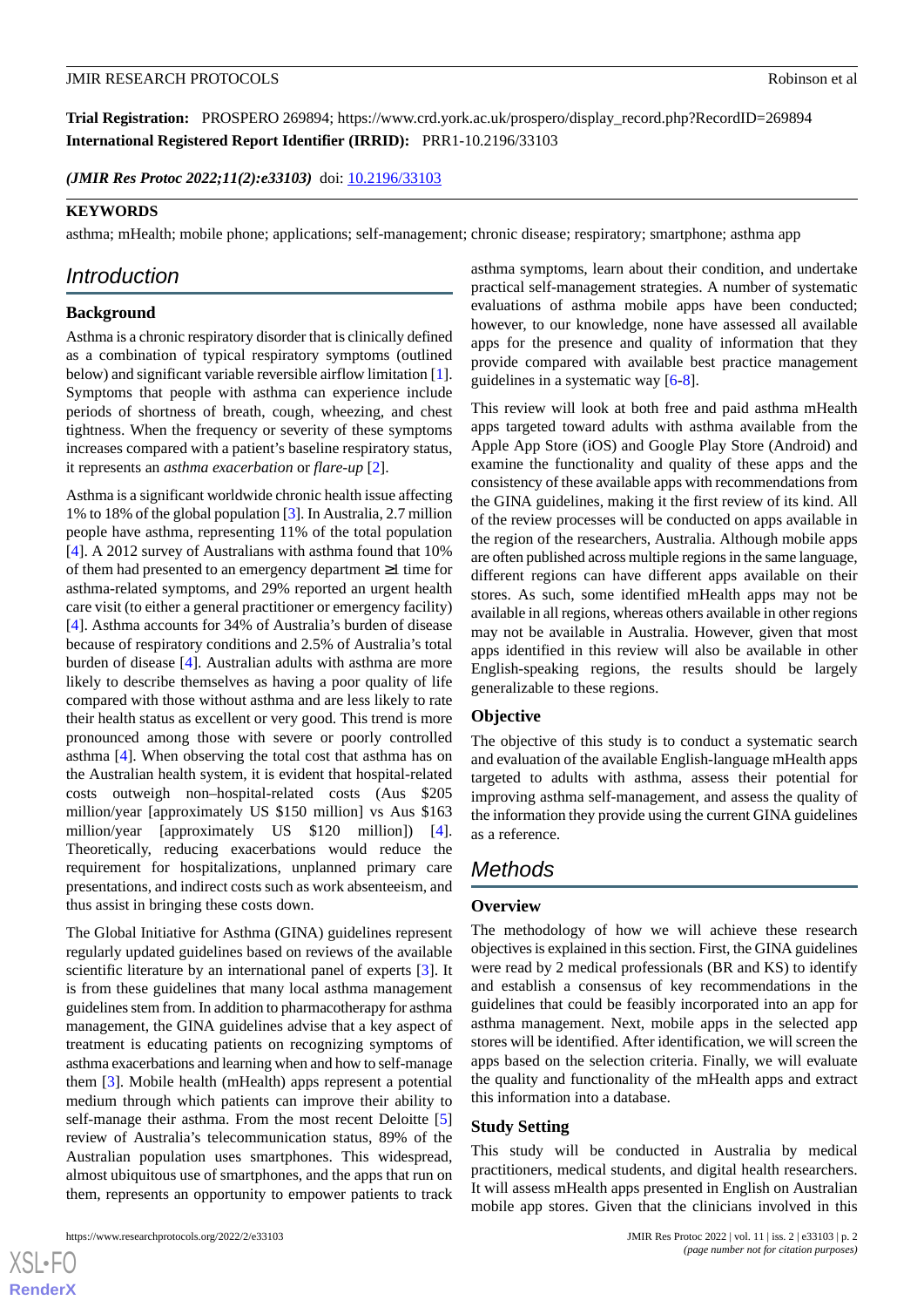research are adult physicians, and the management principles of asthma vary significantly between adult and pediatric populations, only those mHealth apps targeted toward adults with asthma will be evaluated. Where possible, we have followed the PRISMA (Preferred Reporting Items for Systematic Reviews and Meta-Analyses) guidelines for systematic reviews [[9\]](#page-9-1). Given that this is a protocol and is a review of mobile apps instead of journal articles, some of the items in the guideline checklist are not relevant to this protocol.

## **Review of the GINA Guidelines to Establish That the Recommendations Are Feasible for Incorporation Into an mHealth App**

We will use the established Mobile App Rating Scale (MARS) to assess the usability and overall quality of an app, as detailed in the section below. Although this framework is helpful for reviewing general app features and quality, it does not possess information specific to asthma management. There is no validated peer-reviewed asthma mHealth app checklist or framework. However, a previously developed asthma app assessment framework from Guan et al [[10\]](#page-9-2) has been created by researchers in China. The framework developed by these researchers has not been derived and validated into an instrument since its production; however, it was developed in a systematic fashion using a Delphi survey technique and by consulting a number of different respiratory specialists [[10\]](#page-9-2). Although this represents a solid and well–thought-out framework, there were a number of issues identified with only using this framework for our study. First, it includes a number of topics regarding the utility and usability of an app. For our study, we have elected to use the validated MARS assessment framework to look at these areas. Thus, looking at these topics doubles the information that is already being looked at. Second, we wanted to ensure that the recommendations identified from the GINA guidelines were in the checklist. Although the framework by Guan et al [[10\]](#page-9-2) has been developed by numerous respiratory specialists, it never specifically references these global guidelines in its development. We want to ensure current best practice guidelines are met and thus have used these guidelines. Third, given that this checklist was developed by overseas practitioners, we wanted to ensure that it was still applicable to Australian and Western clinicians and patients. Finally, this is not a validated tool, and as such, caution is warranted when using this framework. For these reasons, we sought to have 2 clinicians review the current international best practice asthma guidelines to establish which recommendations could be feasibly incorporated into an mHealth app and develop our own checklist, which we will meld with aspects of the framework by Guan et al  $[10]$  $[10]$ .

This was conducted independently by 2 of the primary team members: the first and final authors. The 2020 GINA guidelines were read in full, and each reviewer noted recommendations from the GINA that they believed could be incorporated into an asthma app for patients. We hoped to capture all relevant recommendations that could feasibly be integrated into a mobile app by conducting this process in an independent manner with reviewers at different stages in their respiratory medicine careers. After each author had identified their recommendations, they came together to see if a consensus could be reached on them. If no consensus could be reached, the plan was for an independent senior member of the team to review the identified recommendations to make a decision. However, this was not required. The authors either identified the same or similar recommendations or agreed with the recommendations that the other authors identified that they did not. The identified recommendations from each author and the recommendations where a consensus was reached, which represent the final identified recommendations, are shown in [Table 1](#page-3-0).

Therefore, we will develop a checklist from these identified recommendations and a modified version of the framework by Guan et al [[10\]](#page-9-2) to ensure that all of our recognized recommendations are included and that the information we intend to obtain using other measures (ie, the MARS framework) is not. This checklist will be demonstrated later in this protocol.

The presence or absence of the features derived from the checklist by Guan et al [[10\]](#page-9-2) and the GINA guidelines will be used as a marker of the information quality of the app. Given that we are modifying their checklist, we will not assign the weighting that Guan et al [[10\]](#page-9-2) attributed to certain framework groups. Furthermore, given that these apps are for use by patients with asthma and not health professionals, what a patient considers important may, and often does, differ from their health professional. Thus, the weighting does not hold as much relevance in our study as the subgroups have been weighted by physician impression of importance. Therefore, our checklist only examines whether an asthma app does or does not contain information or features developed using the GINA guidelines or the framework by Guan et al [\[10](#page-9-2)]. We will assess these apps using both our developed checklist and the MARS framework.

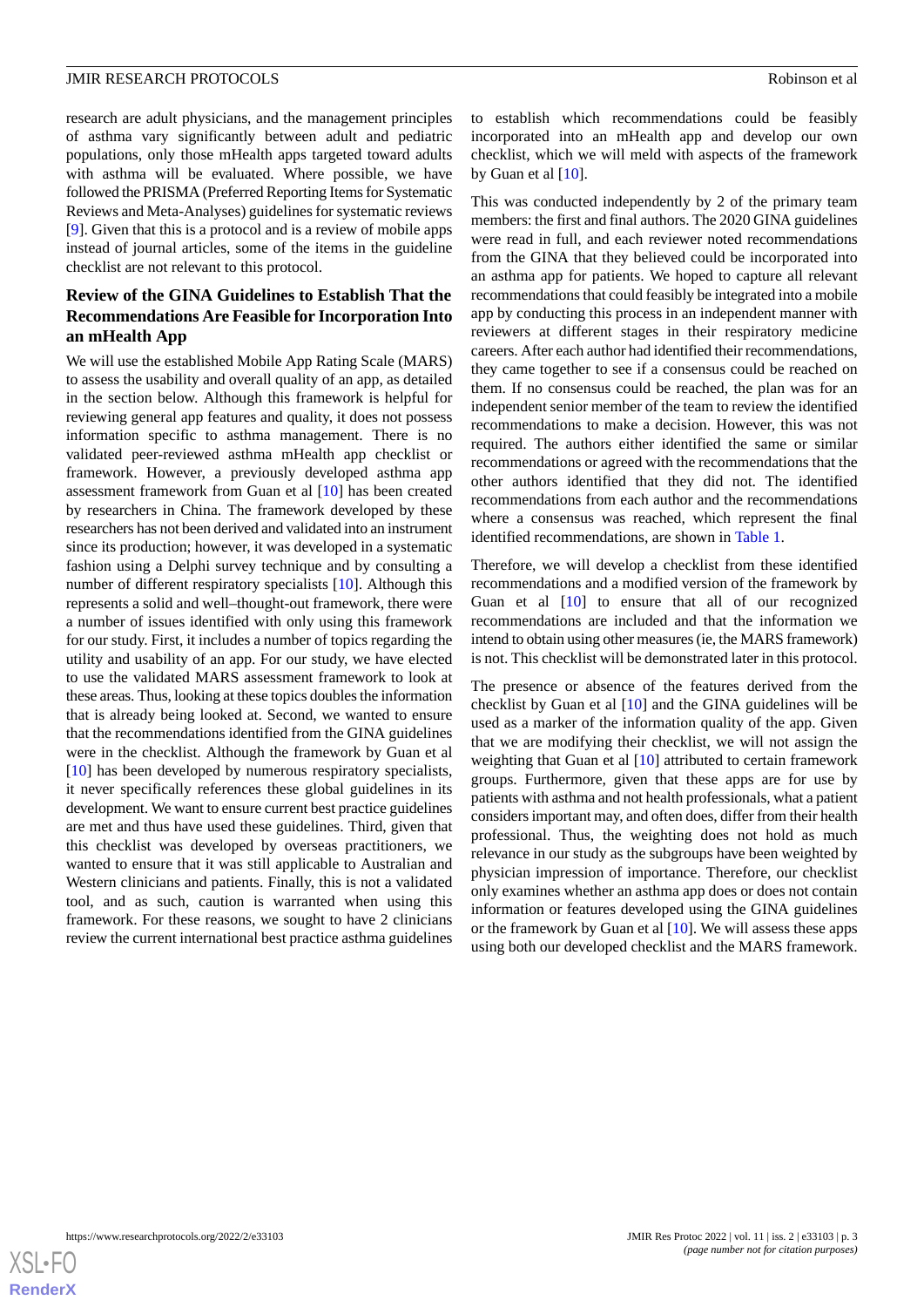<span id="page-3-0"></span>**Table 1.** Recommendations identified from the Global Initiative for Asthma guidelines that could feasibly be incorporated into a mobile health app.

| Reviewer 1                                                              | Reviewer 2                                                                                                                                                                      | Consensus reached?                                                                                                                                                                                                                |
|-------------------------------------------------------------------------|---------------------------------------------------------------------------------------------------------------------------------------------------------------------------------|-----------------------------------------------------------------------------------------------------------------------------------------------------------------------------------------------------------------------------------|
| Assess symptom control (eg,<br>ACQ <sup>a</sup>                         | Support for assessing symptom control over a 4-week<br>period                                                                                                                   | Support for assessing symptom control over a 4-week period<br>looking at the frequency of asthma symptoms, night waking                                                                                                           |
|                                                                         |                                                                                                                                                                                 | because of asthma, frequency of SABA <sup>b</sup> use, and any activity<br>limitation because of asthma; uses recognized screening,<br>symptom control or numerical asthma control tools, and peak<br>flow measurement            |
| Ability to self-track symp-<br>toms with or without peak<br>flow        | $\mathbf{c}$                                                                                                                                                                    | Encourages patients to track symptoms and peak flow measure-<br>ments                                                                                                                                                             |
| Risk factors for future exac-<br>erbations                              | Helps users identify the future risk of exacerbations                                                                                                                           | Helps users identify the risk of future exacerbations                                                                                                                                                                             |
| Screening for comorbidities<br>and education regarding<br>managing them | Screens for comorbidities and assists patients with<br>managing them                                                                                                            | Screens for relevant comorbidities and educates patients on the<br>management of these                                                                                                                                            |
| Inhaler technique with or<br>without video                              | Provides education on appropriate inhaler techniques                                                                                                                            | Provides education on appropriate inhaler techniques with visual<br>aids                                                                                                                                                          |
| Ability to record action plan                                           | Provides an area for patients to keep and refer to their<br>written action plan                                                                                                 | Provides an area for patients to keep and refer to their written<br>action plan                                                                                                                                                   |
| Reminder to engage with<br>primary care                                 | Reminds users to see their health care provider for<br>management and review of their asthma                                                                                    | Provides reminders to users to see their health care provider for<br>management and review of their asthma                                                                                                                        |
|                                                                         | Specifically provides the suggestion to see a health<br>care provider if a patient is using a SABA alone                                                                        | Specifically provides the suggestion to see a health care provider<br>if a patient is using a SABA alone                                                                                                                          |
| Medication adherence                                                    | Prompts users to adhere to controller medications even<br>when symptoms are infrequent                                                                                          | Prompts users to adhere to controller medications even when<br>symptoms are infrequent                                                                                                                                            |
| General asthma education                                                | Provides knowledge on general asthma information,<br>management of asthma, modifiable risk factors and<br>strategies to address them, and when to see a health<br>care provider | Provides knowledge on general asthma information, manage-<br>ment of asthma, modifiable risk factors and strategies to address<br>them, when to see a health care provider, and identification and<br>management of comorbidities |
| Help with activating action<br>plan                                     | Provides advice on when to refer to a patient's asthma<br>action plan based on self-monitoring of symptoms or<br>PEF <sup>d</sup>                                               | Provides advice on when to refer to a patient's asthma action<br>plan based on self-monitoring of symptoms or PEF                                                                                                                 |
|                                                                         | Prompts patient to see primary HCP <sup>e</sup> if features of an<br>asthma exacerbation (symptoms and SABA use) are<br>identified via the app                                  | Prompts patient to see primary HCP if features of an asthma<br>exacerbation (symptoms and SABA use) are identified via the<br>app                                                                                                 |

<sup>a</sup>ACQ: Asthma Control Questionnaire.

b<br>SABA: short-acting β-agonist.

 $\epsilon$ Not available. Recommendation identified by one reviewer but not the other.

<sup>d</sup>PEF: peak expiratory flow.

<sup>e</sup>HCP: health care provider.

## **Identification, Screening, and Selection of Mobile Apps for Review**

This review will include both free and paid apps from the two most popular app stores in Australia across iOS and Android operating systems: the Apple App Store and Google Play Store.

Our approach to identifying these apps will follow the approach used in similar studies [\[6](#page-8-5)-[8\]](#page-9-0). We will use the search bar in each of the stores and input the term *asthma*. This is a broad search category that will yield a number of results, some irrelevant to our review. However, the point of this is to capture all apps for review. This search will occur on August 10, 2021, in Melbourne, Australia. At the time of publication, this has already occurred.

https://www.researchprotocols.org/2022/2/e33103 JMIR Res Protoc 2022 | vol. 11 | iss. 2 | e33103 | p. 4

[XSL](http://www.w3.org/Style/XSL)•FO **[RenderX](http://www.renderx.com/)**

All reviewers will be instructed to ensure that their operating system is up to date before commencing the following steps.

In total, 2 reviewers will search both app stores independently on the same day. One of the reviewers will be the primary author, and the second is a final year medical student with interest in digital health. These are 2 of the 3 people who will review the apps later in the study. Having 2 independent reviewers will aid quality assurance at this point of the review and reduce the risk of selection bias. The primary author of the study will review these apps, as will a final year medical student who is yet to be recruited. Screenshots will be taken of the results pages and sent to the primary researcher for record keeping. After obtaining the results for this search term, each reviewer will input the information into a Microsoft Excel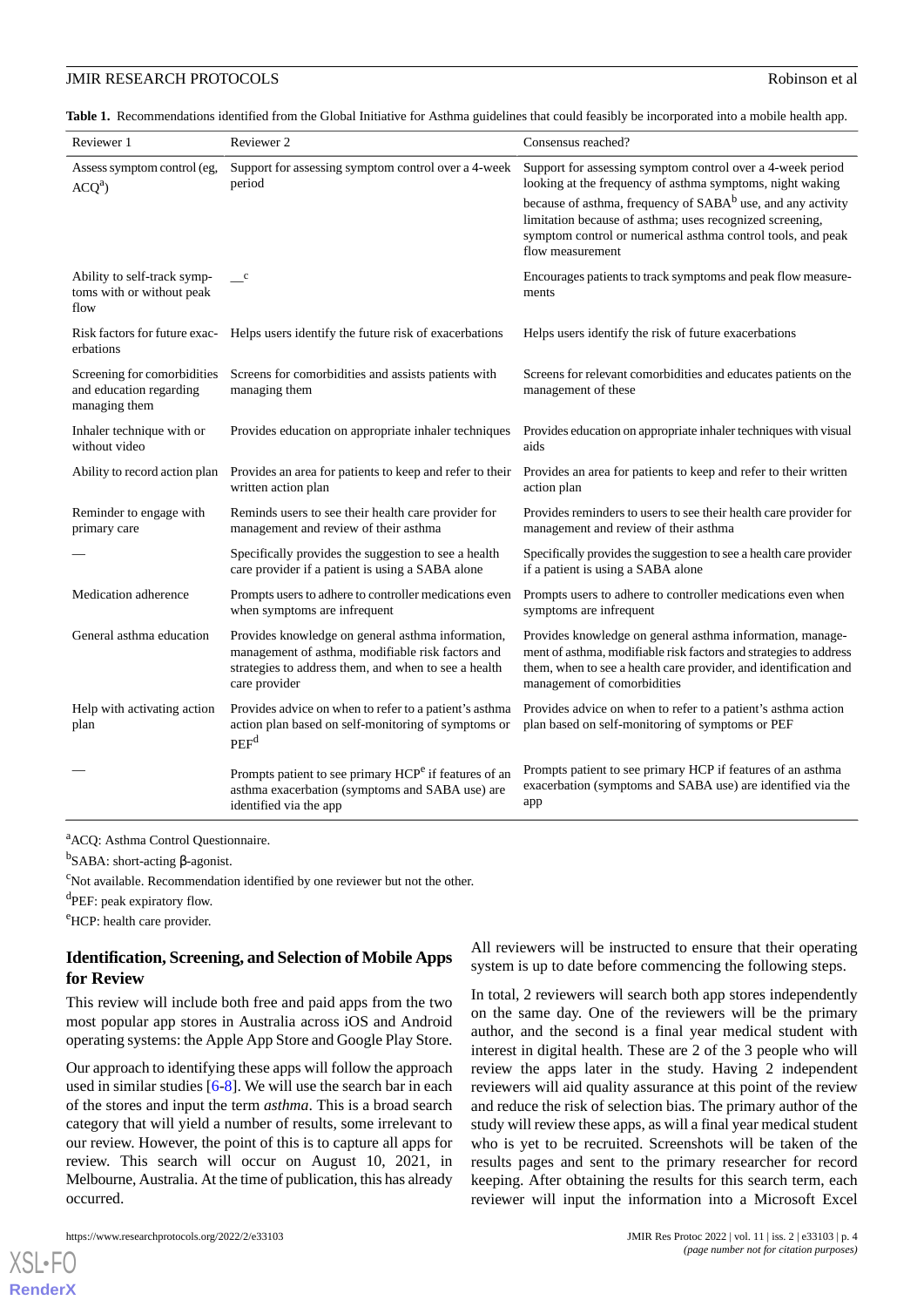spreadsheet (see [Multimedia Appendix 1](#page-8-6) for an example) in the order that they appear in the search results. The reviewers will then compare their results to ensure that they have captured all the available apps. If an app has been missed, the reviewers will need to recheck the stores until they have identified all available apps.

Screening of the apps identified in the previous step will occur next. This process will be comparable with similar reviews that have looked at the quality of mobile apps for diabetes self-management [[11\]](#page-9-3). For all apps identified above, the same 2 reviewers will individually look at the app title, description, and attached photos, looking to identify inclusion and exclusion criteria for the app to undergo further evaluation.

An identified asthma app will be included in the evaluation stage if all of the following apply: (1) its primary role is related to asthma, (2) it is targeted to those with asthma, (3) it can be run on mobile phones, and (4) it is in English.

Apps will be excluded if any of the following apply: (1) it is not primarily related to asthma, (2) it is primarily targeted toward health care professionals (as stated in the product description), (3) it is not in English, and (4) it is targeted toward pediatric patients.

This information will be entered into a Microsoft Excel spreadsheet for record keeping [\(Multimedia Appendix 2](#page-8-7)).

Next, all apps included and not excluded at this stage will be downloaded by a third reviewer. The purpose of this is to identify apps that do not install properly or function after downloading. In the event of a suspected app malfunction, the reviewer will alert another reviewer, who will also attempt to download and operate the app. The purpose of this is to eliminate the risk that it is just the individual reviewer's phone that is malfunctioning. If both reviewers cannot properly install or get the app to function after download, it will be eliminated from the review.

If, at any stage up to this point, discrepancies exist between the reviewers where they cannot reach a consensus, the app will be reviewed by a senior team member to make the final decision.

Finally, a last round of screening will be conducted by a third member of the research team. Here, the following apps will be removed from the review:

- 1. Duplications (ie, those apps that are available from both stores)
	- In the event that an app is available on both stores, the most updated version of the app will be kept.
	- In the event of an app having the same update date on both stores, it will be left to the discretion of the reviewer as to which app of the 2 is included for further review.
- 2. Highly similar versions of the same app (eg, a pro version)
	- In the event of this occurring, the pro version will be kept. This is as our primary goal is to assess for best-quality asthma apps.
- 3. Apps that are no longer available for download

After this, we will have a complete list of apps to be reviewed in the evaluation and data extraction. [Figure 1](#page-5-0) shows a flowchart of the screening process of these apps.

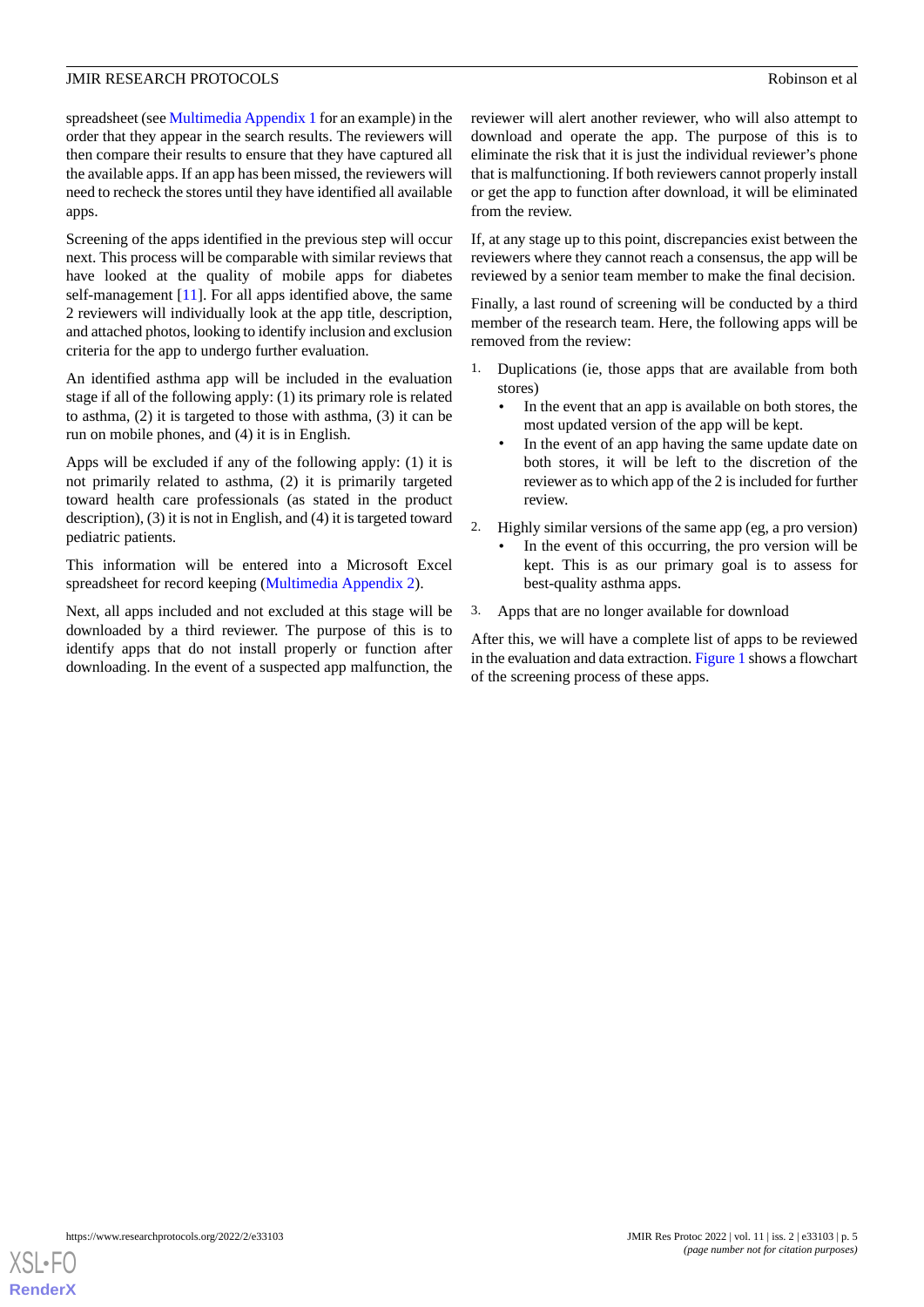<span id="page-5-0"></span>**Figure 1.** Flowchart of the screening process of apps to arrive at a final list for further evaluation.



#### **App Evaluation and Data Extraction**

#### *Overview*

An internet database will be established on Qualtrics (Qualtrics International Inc) to standardize data extraction. This will allow the various researchers to review and enter data from their various places of work. From this software, we will be able to export the information for the analysis of the results later in the study.

As with previous studies that have conducted a similar review of mHealth apps, 2 assessors will review the description of each of the apps selected above, download it, and use the app for a minimum of 20 minutes to be familiar with all functions of the app [\[11](#page-9-3)]. There will be a total of 3 app reviewers in this project. Using a web-based team generator, all apps suitable for evaluation will be randomly allocated to assessors so that each app will be appraised by 2 reviewers. The combination of this random allocation and having each app evaluated by 2 reviewers independently will help reduce bias. At the same time, ensuring that each reviewer does not have an inordinate number of apps

to assess will serve to prevent overburdening the reviewer with workload to optimize task performance.

The reviewers will subsequently conduct the evaluation and enter the data into the Qualtrics database. Each reviewer will perform this process individually. If, at any stage, a reviewer has a question regarding a certain feature of an app and how to assess it, they will be advised to talk to one of the senior members of the team not involved in the review process.

There are 4 key aspects of the app evaluation and data extraction process. Below are the summaries of these, with the checklists provided in [Multimedia Appendix 3](#page-8-8) and a step-by-step guide to data collection in [Multimedia Appendix 4](#page-8-9) [\[3](#page-8-2),[12-](#page-9-4)[14](#page-9-5)].

#### *Technical Information About the App*

The first step of data collection will involve gathering basic technical information about the app. The decision of which technical information to include is based on prior app review studies [[6](#page-8-5),[11,](#page-9-3)[15\]](#page-9-6). This will be derived from publicly available information in the in-store app descriptions and any in-app information sections. If required, the app developer's website will be consulted. Data that will be collected regarding the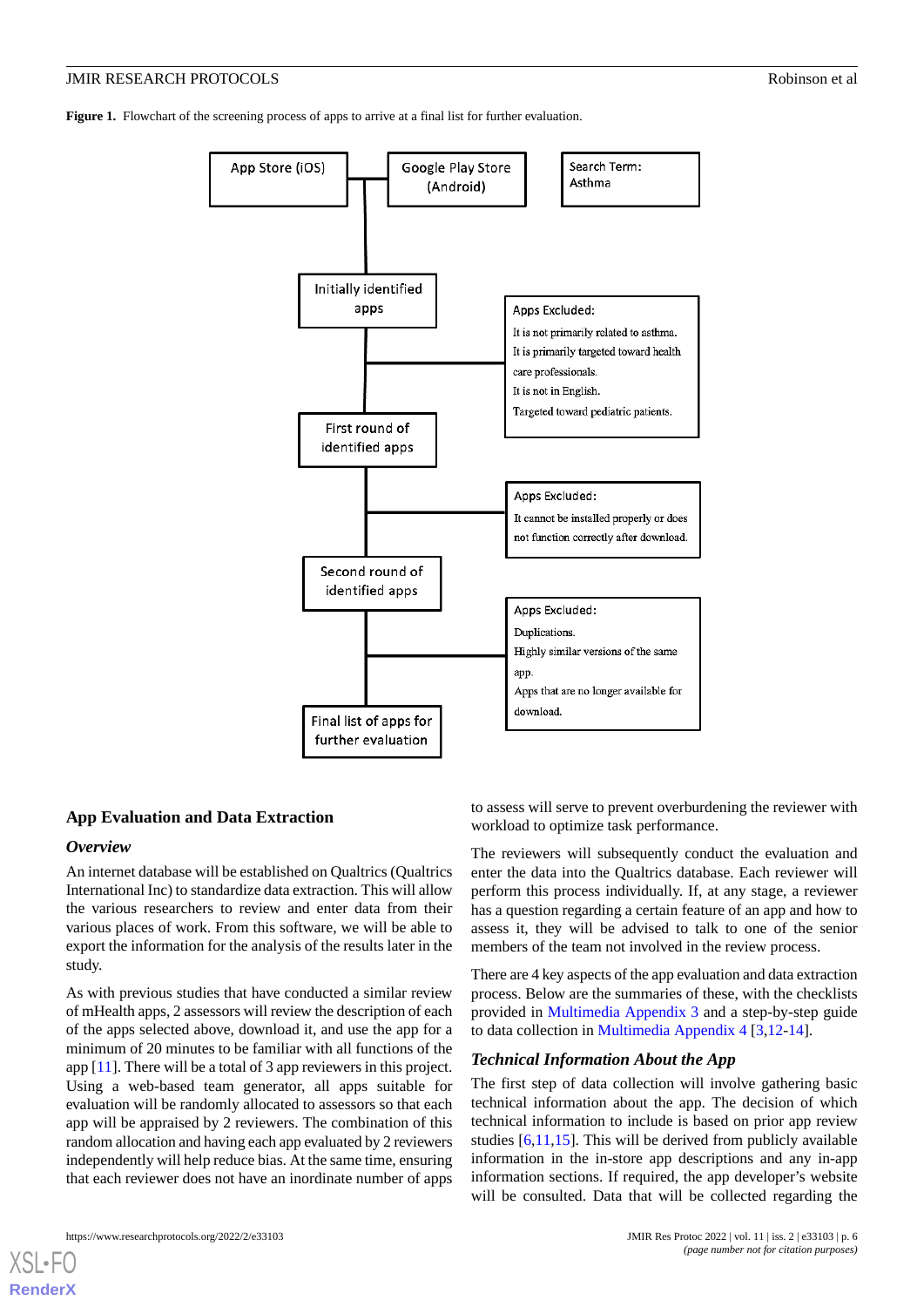technical information include the app name, date of release, date of update, developer, developer affiliations, price, rating, number of ratings, platform or platforms, size of the app, and number of downloads. The main purpose of this category is for descriptive purposes when discussing the other findings of the review [\[15](#page-9-6)]. This checklist is provided in [Multimedia Appendix](#page-8-8) [3.](#page-8-8)

#### *App Quality Assessment*

This assessment will be completed using the validated MARS to objectively determine the quality of the apps selected above [[15](#page-9-6)[,16](#page-9-7)]. This scale has 4 separate domains that are assessed to evaluate mobile app quality. These are engagement, functionality, esthetics, and information quality [[15,](#page-9-6)[16](#page-9-7)]. A total of 19 items, each with a 5-point scale regarding the quality in these 4 domains, makes up the MARS [[15\]](#page-9-6). This framework is presented in [Multimedia Appendix 3.](#page-8-8) Once this has been completed for an app, a mean score for that domain and the overall MARS will be calculated. Following these objective questions, there are subjective questions to evaluate user satisfaction and the perceived impact of the app on the user's knowledge, attitude, motivation to change, the likelihood of change, and awareness of the importance of changing their asthma self-management [\[15](#page-9-6)].

#### *App Functionality*

App functionality refers to what the app can do for a user and is an important marker of whether an app offers much benefit to users and the overall quality of an app. Although the MARS framework looks at the overall quality of a mobile app, it predominantly focuses on performance, ease of use, gestural design navigation, and navigation of the app [[15\]](#page-9-6). For this reason, the Intercontinental Medical Statistics Institute for Health Informatics Functionality Scoring System, henceforth known as the *IMS functionality score*, will be used. This score has been developed by the above institute and is based on 7 functionality criteria and 4 subcategories in the *record* functionality criterion. This score focuses on the scope of functions, including the ability of the app to inform, instruct, record, display, guide, remind or alert, and communicate information [\[11](#page-9-3),[17\]](#page-9-8). Each app is assessed for having or not having these functions and is then given a total functionality score between 0 and 11 [[17\]](#page-9-8). This scoring system is presented in [Multimedia Appendix 3.](#page-8-8)

## *Presence of App Features Consistent With Asthma Guidelines*

A review of the available literature using the CINAHL, MEDLINE, Embase, and PubMed databases was performed to look at the work previous studies conducting a review of asthma apps have done. Although we were able to identify a study that developed a framework for the assessment of asthma smartphone apps, no validated checklists or instruments were identified [[10\]](#page-9-2). In the study, the researchers surveyed the professionals involved to develop an attributed weight of importance for each item using a Delphi survey technique [\[10](#page-9-2)]. As discussed above, although derived from parts of the framework by Guan et al [[10\]](#page-9-2), our checklist will not be identical to theirs. The main functions of the app that we will be interested in assessing in

 $XS$  $\cdot$ FC **[RenderX](http://www.renderx.com/)** our checklist include asthma information, self-management skill training (including peak flow use, inhaler technique, and nonpharmacological strategies), monitoring of asthma symptoms, risk evaluation, and prompting (medication reminders and referring to action plan reminders and suggestions for seeking health advice).

The checklist that we developed and that will be used is provided in [Multimedia Appendix 3](#page-8-8).

Each of the selected apps will be assessed using this checklist, and the data will be extracted into the database discussed above. Where significant differences in judgment are identified, a senior team member not involved in the original review will be alerted and review the app to make the final decision.

#### **Reviewer Training**

A training session will be organized among all the reviewers before the initial data extraction. This training session will be similar to the one performed by Gong et al  $[11]$  $[11]$  for their diabetes app review. The goals of this session will be to ensure all participants (1) understand the scope and purpose of the study, (2) understand this study protocol and have read it in full, (3) understand how to search for apps on the Google Play Store and Apple App Store, (4) understand how to extract information from these apps, and (5) understand how to enter data into our web-based database.

This training will be in the form of a web-based lecture; step-by-step examples via screen sharing features; and, finally, case studies, with reviewers expected to use the protocol to assess 5 apps. If the reviewers reach ≥90% agreement, the main study can begin. If the reviewers are <90% in agreement, a further 5 apps will be assessed. If this is an ongoing issue, then the protocol will be examined for flaws and areas of improvement. This session will be conducted in 2 components. In the first session, BR will talk with the other 2 reviewers regarding asthma self-management and how to complete the created checklist. The second session will be run by EG, who has extensive experience in mHealth app reviews and the use of the MARS framework and will instruct reviewers on how to use this appropriately.

A step-by-step reference guide has also been created to inform reviewers on how to fill out the various frameworks and checklists involved in the study. This is provided in [Multimedia](#page-8-9) [Appendix 4.](#page-8-9)

#### **Quality Assurance, Data Management, and Data Analysis**

Quality control is ensured by a number of different methods. First, adequate training will be provided to all the researchers. Second, the selected apps will be allocated to reviewers by web-based random allocation software in an effort to reduce selection bias. Third, 2 reviewers have assessed all mobile apps independently. Finally, discrepancies in opinion between reviewers will be solved by a third senior team member. A total of 2 different major app databases will be used to reduce the risk of selection bias. Given that this is a review of apps and not articles, there are no unpublished or gray literature searches that need to be done, reducing the risk of publication bias.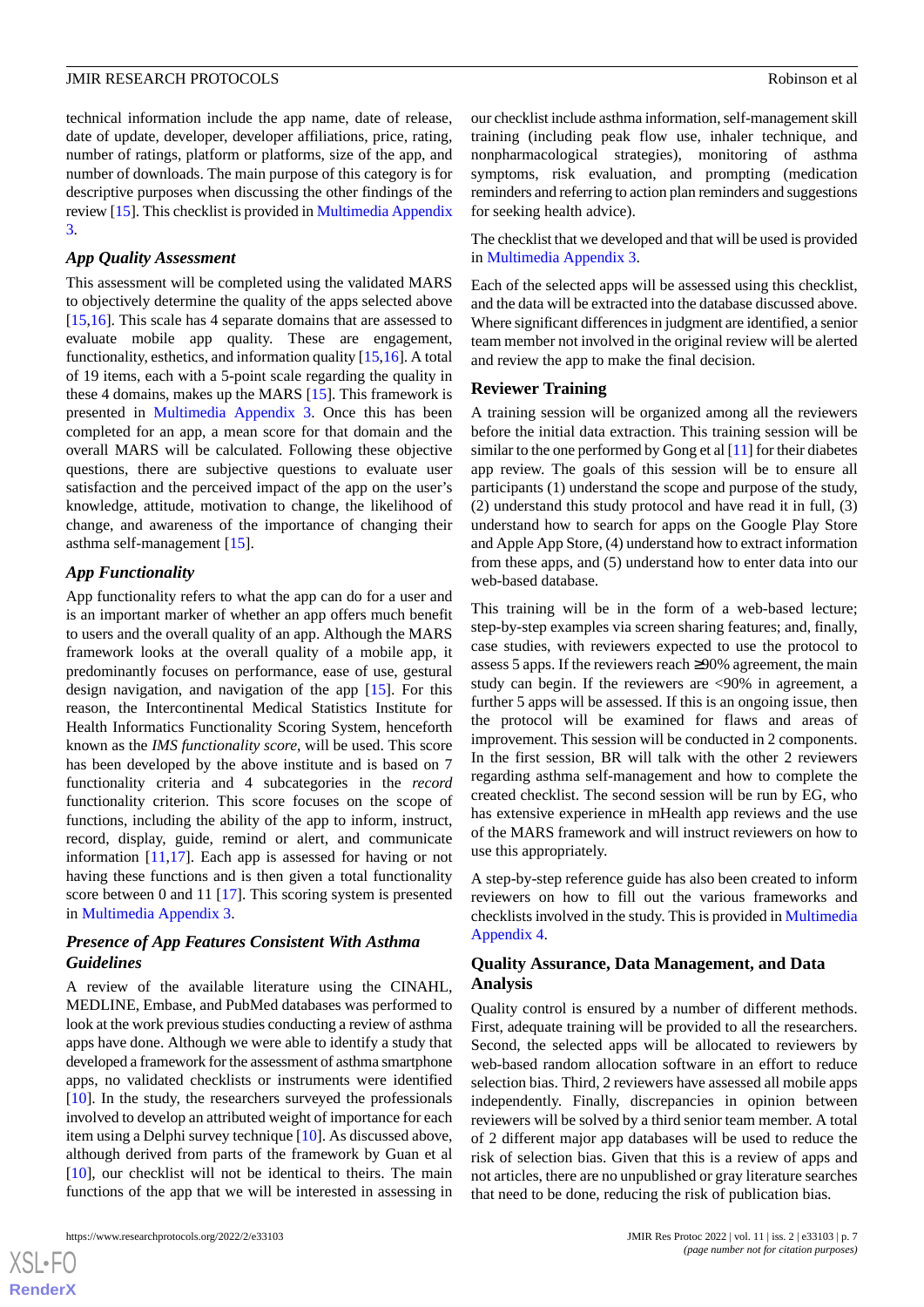All data will be entered into either our Microsoft Excel spreadsheet during the screening process or the web-based database when evaluating the apps. These will be stored on a cloud-based system to which only the team has access.

Once ready, the data will be retrieved from these sources, and a descriptive analysis will be performed using data analysis software.

# *Results*

The above information will be collected in the web-based Qualtrics database and Microsoft Excel spreadsheet. Once completed, all of these data will be downloaded for subsequent analysis. This analysis will comprise a descriptive analysis and calculation of the mean and SD. In the event of skewed data distribution, the IQR and median will be calculated. Given that each app will be double-rated by 2 separate reviewers, interrater reliability scores will be calculated.

At this stage, we plan to conduct all data analyses using Stata statistical software version 14 (StataCorp LLC). We will generate visual figures to demonstrate the results in an easy-to-interpret, visually friendly manner using Microsoft Excel (version 16, Office 365). This study is expected to conclude in late 2022.

# *Discussion*

## **Comparison With Prior Work**

This is not the first review of available mHealth asthma apps. Prior studies that have conducted these assessments have primarily focused on evaluating the quality and functionality of apps using the MARS framework, as we do in this study [[6](#page-8-5)[-8](#page-9-0)]. From a review of the literature over the past 5 years, only 2 prior studies were found to have conducted some sort of assessment of the alignment of apps with asthma self-management principles. Both of these studies only looked at free apps, eliminating a number of apps from review [\[8](#page-9-0),[18\]](#page-9-9). The data collection for both reviews occurred >4 years ago [[8](#page-9-0)[,18](#page-9-9)]. In the rapidly developing marketplace of mobile apps, a number of new apps have been released in this time. Our review will look at both free and paid apps and provide an updated assessment, given that our data collection will take place in 2021. Furthermore, Househ et al [\[18](#page-9-9)] did not assess apps from the Apple App Store, focusing only on the Google Play Store, and therefore did not fully assess the breadth of available English-language apps in the marketplace. These authors evaluated whether apps included or did not include information consistent with GINA guidelines as per a checklist created by 1 author [\[18](#page-9-9)]. However, this was limited to asthma information and education and did not include further features such as the ability of an app to track information, provide asthma skill training, or personalize information. This review also did not examine the overall app quality using the validated MARS

framework [[18\]](#page-9-9). Our review benefits from having 2 independent clinicians review the guidelines to establish all GINA self-management recommendations that could be feasibly incorporated into an mHealth app and review app quality using the MARS framework. Furthermore, we will examine not only the presence of information but also the presence or absence of the ability to track asthma symptoms and provide reminders and skill training and all features derived from the GINA guidelines that are provided in [Multimedia Appendix 3.](#page-8-8) As part of their app review, Tan et al [[8\]](#page-9-0) established a framework for assessing the alignment of mHealth apps with the theoretical principles of self-management of allergic rhinitis or asthma [[8\]](#page-9-0). A total of 6 asthma self-management principles were identified based on a literature review and author consensus [\[8](#page-9-0)]. Our review has taken the further step of specifically deriving the self-management principles from the international best practice GINA guidelines and creating a more extensive checklist looking at these principles. Therefore, the inclusion of paid apps, the creation of an asthma self-management principle checklist derived from international best practice guidelines, and the up-to-date nature of this study will make our study unique.

## **Projected Significance**

The projected significance of this review is 3-fold. First, it adds to the body of literature on this topic. The systematic approach that we have taken in developing the methodology for this project and the asthma self-management principle checklist will result in a robust evaluation of the quality and content alignment with guidelines of the available mHealth apps. Second, by examining the consistency of these apps with international best practice guidelines, the results will assist clinicians in providing evidence-based advice to adult patients wishing to use mHealth apps as part of their asthma self-management. Finally, by performing this review, we will be able to identify what asthma mHealth apps do well in and what they need improvement in. This will assist in the future development of evidence-based asthma mHealth apps and future research.

## **Conclusions**

This review represents the first study to our knowledge to examine all English-language mHealth apps available in Australia that are targeted to adults with asthma for their functionality, quality, and consistency with international best practice guidelines. Most apps identified in this review will also be available in other English-speaking regions; thus, the results should be largely generalizable to these regions. The results of this review will help fill gaps in the literature and assist clinicians in providing evidence-based advice to adult patients wishing to use mHealth apps as part of their asthma self-management. Furthermore, it will assist in identifying current gaps in the quality and content of available mHealth apps to develop robust, evidence-based asthma mHealth apps in the future.

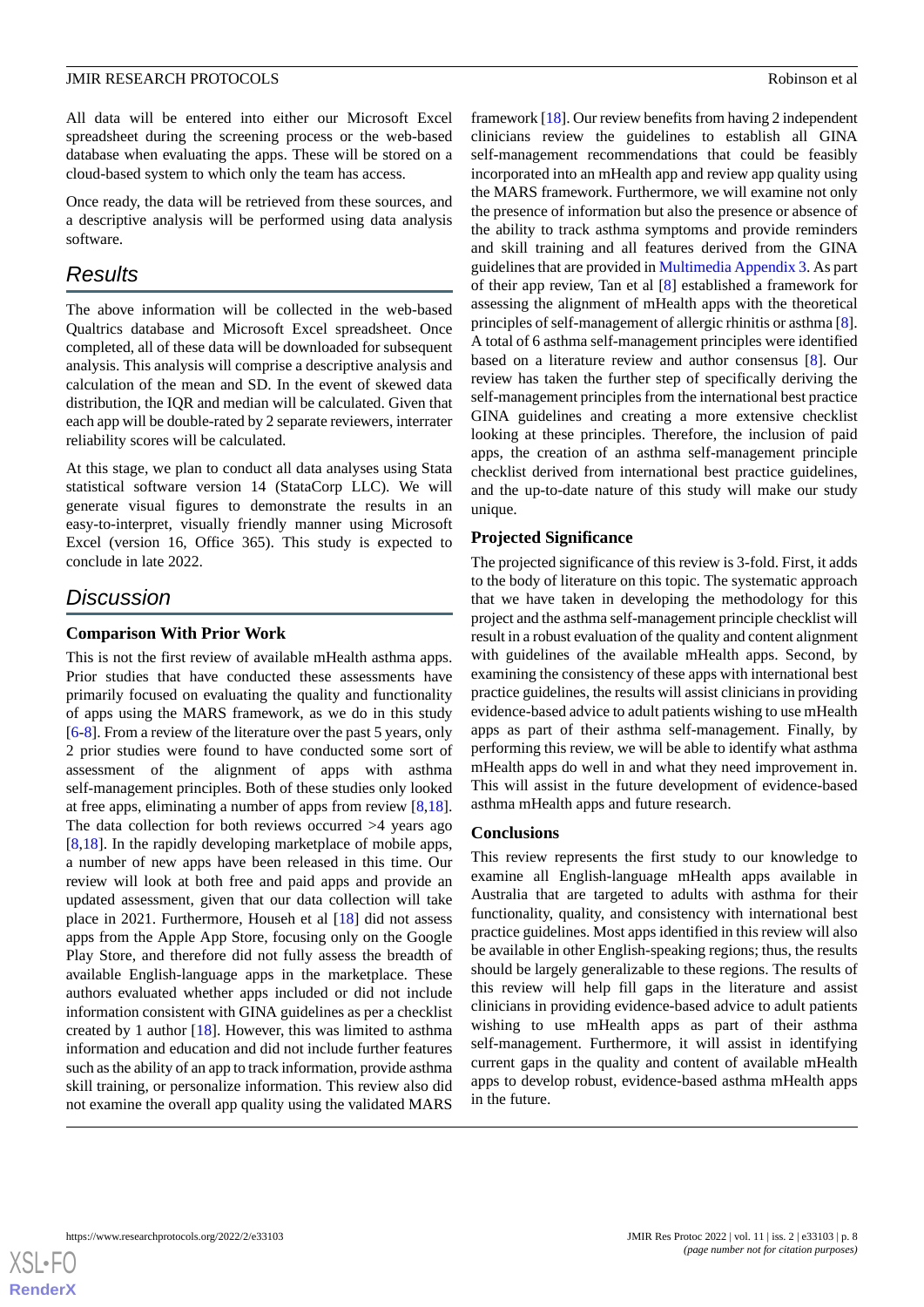## **Acknowledgments**

Funding has been received from Northern Health Respiratory Department (Victoria, Australia). This funding will be used for costs associated with submitting this protocol and future manuscripts and purchasing mobile health apps. No funding or sponsorship has been received from mobile app developers or third parties.

## **Authors' Contributions**

BO and KS conceived this study. BR developed this protocol by adapting a previously created protocol by EG for a diabetes mHealth app review project. KS and BR reviewed the GINA guidelines to establish key recommendations that could be feasibly incorporated into a mHealth app. BO and KS provided valuable guidance and advice in the development of this protocol, subsequent data collection, and manuscript development. BR and 2 medical students, DZ and EP, will be the app reviewers for this project. BR will be the primary author of the manuscripts written from the information obtained using this protocol. EG and BR will also provide training to all the reviewers of the project. All authors contributed to the refinement of the study protocol and the approval of the final manuscript. The Respiratory Research Team at the Northern Hospital assisted in providing general advice to the authors.

## **Conflicts of Interest**

<span id="page-8-6"></span>The Northern Health Respiratory Department is providing funding for this study. The head of this department, KS, is a key author of this paper. The department does not have competing or fiduciary interests that would be affected by the results of this study. KS is not responsible for directly reviewing the apps included in the study or for the data analysis.

## **Multimedia Appendix 1**

<span id="page-8-7"></span>Example of a table for recording app store search results. [[DOCX File , 21 KB](https://jmir.org/api/download?alt_name=resprot_v11i2e33103_app1.docx&filename=37e94896a8e6803b72a9738cecbe5c1b.docx)-[Multimedia Appendix 1\]](https://jmir.org/api/download?alt_name=resprot_v11i2e33103_app1.docx&filename=37e94896a8e6803b72a9738cecbe5c1b.docx)

## **Multimedia Appendix 2**

<span id="page-8-8"></span>Table for determining inclusion or exclusion of an app. [[DOCX File , 16 KB](https://jmir.org/api/download?alt_name=resprot_v11i2e33103_app2.docx&filename=12e8381c876d00b60cd126c15931b1e7.docx)-[Multimedia Appendix 2\]](https://jmir.org/api/download?alt_name=resprot_v11i2e33103_app2.docx&filename=12e8381c876d00b60cd126c15931b1e7.docx)

## **Multimedia Appendix 3**

<span id="page-8-9"></span>Data extraction forms (technical information, Mobile App Rating Scale, Intercontinental Medical Statistics functionality score, and asthma assessment checklist).

[[DOCX File , 47 KB](https://jmir.org/api/download?alt_name=resprot_v11i2e33103_app3.docx&filename=7f993708cd68e9d1094ab3f5f2278e4e.docx)-[Multimedia Appendix 3\]](https://jmir.org/api/download?alt_name=resprot_v11i2e33103_app3.docx&filename=7f993708cd68e9d1094ab3f5f2278e4e.docx)

## **Multimedia Appendix 4**

<span id="page-8-0"></span>Stepwise guide on the key steps of data extraction and evaluation. [[DOCX File , 162 KB-Multimedia Appendix 4\]](https://jmir.org/api/download?alt_name=resprot_v11i2e33103_app4.docx&filename=ef33bf2ec6a1aafd4efa08518bd1cc16.docx)

## <span id="page-8-1"></span>**References**

- <span id="page-8-2"></span>1. Australian asthma handbook. National Asthma Council. 2021. URL:<https://www.asthmahandbook.org.au/diagnosis/adults> [accessed 2021-01-04]
- <span id="page-8-3"></span>2. Reddel HK, Taylor DR, Bateman ED, Boulet L, Boushey HA, Busse WW, American Thoracic Society/European Respiratory Society Task Force on Asthma Control and Exacerbations. An official American Thoracic Society/European Respiratory Society statement: asthma control and exacerbations: standardizing endpoints for clinical asthma trials and clinical practice. Am J Respir Crit Care Med 2009 Jul 1;180(1):59-99. [doi: [10.1164/rccm.200801-060ST\]](http://dx.doi.org/10.1164/rccm.200801-060ST) [Medline: [19535666](http://www.ncbi.nlm.nih.gov/entrez/query.fcgi?cmd=Retrieve&db=PubMed&list_uids=19535666&dopt=Abstract)]
- <span id="page-8-5"></span><span id="page-8-4"></span>3. Global strategy for asthma management and prevention. Global Initiative for Asthma (GINA). 2020. URL: [https://ginasthma.](https://ginasthma.org/wp-content/uploads/2020/04/GINA-2020-full-report_-final-_wms.pdf) [org/wp-content/uploads/2020/04/GINA-2020-full-report\\_-final-\\_wms.pdf](https://ginasthma.org/wp-content/uploads/2020/04/GINA-2020-full-report_-final-_wms.pdf) [accessed 2022-01-05]
- 4. Commonwealth Government of Australia. Asthma. Australian Institute of Health and Welfare. 2020. URL: [https://www.](https://www.aihw.gov.au/reports/chronic-respiratory-conditions/asthma/contents/asthma) [aihw.gov.au/reports/chronic-respiratory-conditions/asthma/contents/asthma](https://www.aihw.gov.au/reports/chronic-respiratory-conditions/asthma/contents/asthma) [accessed 2022-01-04]
- 5. Mobile nation 2019: the 5G future. Deloitte. 2019. URL: [https://www2.deloitte.com/content/dam/Deloitte/au/Documents/](https://www2.deloitte.com/content/dam/Deloitte/au/Documents/Economics/deloitte-au-economics-mobile-nation-2019-080419.pdf) [Economics/deloitte-au-economics-mobile-nation-2019-080419.pdf](https://www2.deloitte.com/content/dam/Deloitte/au/Documents/Economics/deloitte-au-economics-mobile-nation-2019-080419.pdf) [accessed 2022-01-04]
- 6. Tinschert P, Jakob R, Barata F, Kramer J, Kowatsch T. The potential of mobile apps for improving asthma self-management: a review of publicly available and well-adopted asthma apps. JMIR Mhealth Uhealth 2017 Aug 02;5(8):e113 [[FREE Full](http://mhealth.jmir.org/2017/8/e113/) [text](http://mhealth.jmir.org/2017/8/e113/)] [doi: [10.2196/mhealth.7177\]](http://dx.doi.org/10.2196/mhealth.7177) [Medline: [28768606](http://www.ncbi.nlm.nih.gov/entrez/query.fcgi?cmd=Retrieve&db=PubMed&list_uids=28768606&dopt=Abstract)]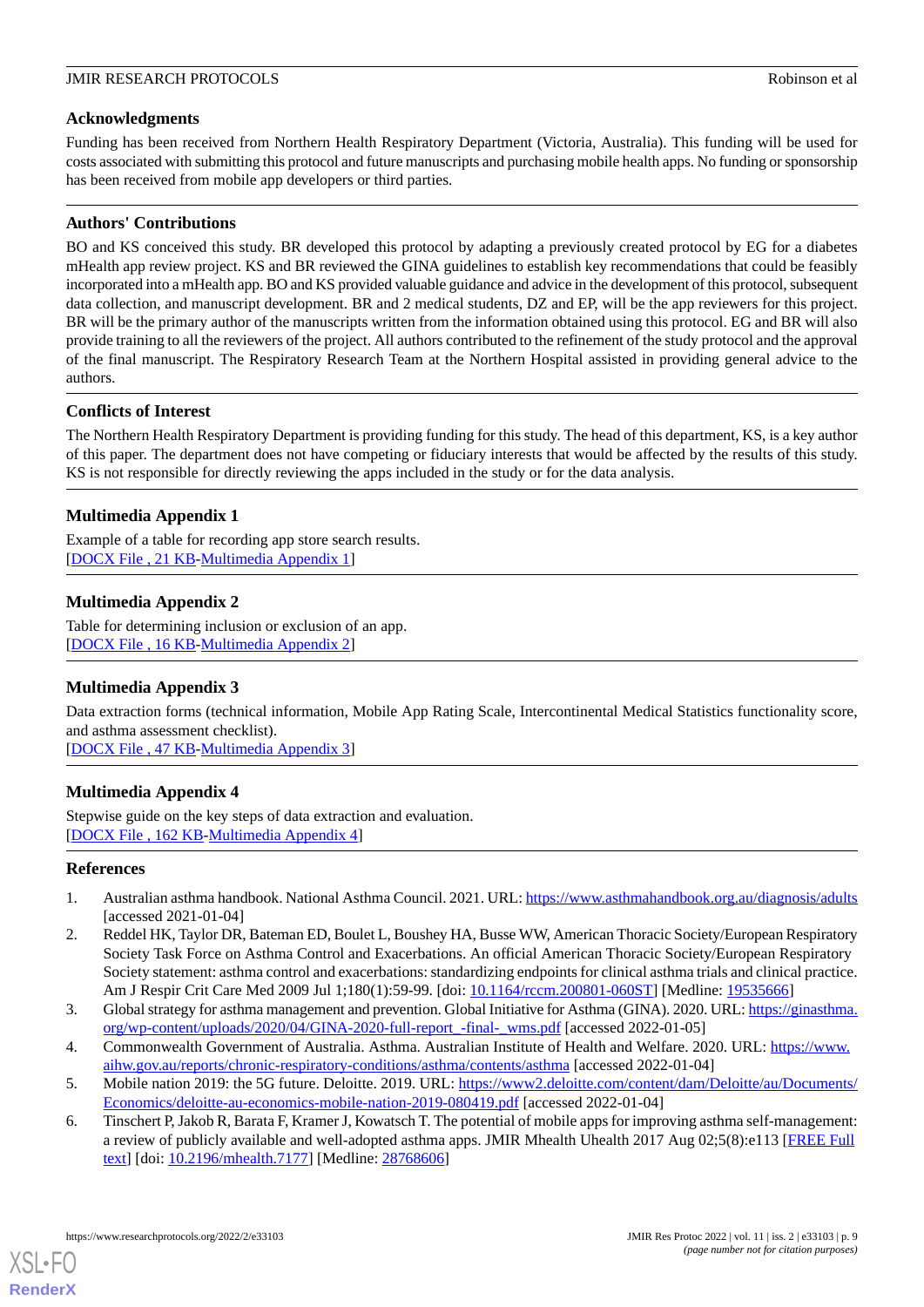#### JMIR RESEARCH PROTOCOLS Robinson et al

- 7. Ramsey RR, Caromody JK, Voorhees SE, Warning A, Cushing CC, Guilbert TW, et al. A systematic evaluation of asthma management apps examining behavior change techniques. J Allergy Clin Immunol Pract 2019;7(8):2583-2591. [doi: [10.1016/j.jaip.2019.03.041\]](http://dx.doi.org/10.1016/j.jaip.2019.03.041) [Medline: [30954644](http://www.ncbi.nlm.nih.gov/entrez/query.fcgi?cmd=Retrieve&db=PubMed&list_uids=30954644&dopt=Abstract)]
- <span id="page-9-0"></span>8. Tan R, Cvetkovski B, Kritikos V, O'Hehir RE, Lourenço O, Bousquet J, et al. Identifying an effective mobile health application for the self-management of allergic rhinitis and asthma in Australia. J Asthma 2020 Oct;57(10):1128-1139. [doi: [10.1080/02770903.2019.1640728](http://dx.doi.org/10.1080/02770903.2019.1640728)] [Medline: [31274044\]](http://www.ncbi.nlm.nih.gov/entrez/query.fcgi?cmd=Retrieve&db=PubMed&list_uids=31274044&dopt=Abstract)
- <span id="page-9-2"></span><span id="page-9-1"></span>9. Page MJ, McKenzie JE, Bossuyt PM, Boutron I, Hoffmann TC, Mulrow CD, et al. The PRISMA 2020 statement: an updated guideline for reporting systematic reviews. Syst Rev 2021 Mar 29;10(1):89 [[FREE Full text](https://systematicreviewsjournal.biomedcentral.com/articles/10.1186/s13643-021-01626-4)] [doi: [10.1186/s13643-021-01626-4\]](http://dx.doi.org/10.1186/s13643-021-01626-4) [Medline: [33781348\]](http://www.ncbi.nlm.nih.gov/entrez/query.fcgi?cmd=Retrieve&db=PubMed&list_uids=33781348&dopt=Abstract)
- <span id="page-9-3"></span>10. Guan Z, Sun L, Xiao Q, Wang Y. Constructing an assessment framework for the quality of asthma smartphone applications. BMC Med Inform Decis Mak 2019 Oct 15;19(1):192 [[FREE Full text](https://bmcmedinformdecismak.biomedcentral.com/articles/10.1186/s12911-019-0923-8)] [doi: [10.1186/s12911-019-0923-8\]](http://dx.doi.org/10.1186/s12911-019-0923-8) [Medline: [31615493](http://www.ncbi.nlm.nih.gov/entrez/query.fcgi?cmd=Retrieve&db=PubMed&list_uids=31615493&dopt=Abstract)]
- <span id="page-9-4"></span>11. Gong E, Zhang Z, Jin X, Liu Y, Zhong L, Wu Y, et al. Quality, functionality, and features of Chinese mobile apps for diabetes self-management: systematic search and evaluation of mobile apps. JMIR Mhealth Uhealth 2020 Apr 07;8(4):e14836 [[FREE Full text](https://mhealth.jmir.org/2020/4/e14836/)] [doi: [10.2196/14836\]](http://dx.doi.org/10.2196/14836) [Medline: [32255432\]](http://www.ncbi.nlm.nih.gov/entrez/query.fcgi?cmd=Retrieve&db=PubMed&list_uids=32255432&dopt=Abstract)
- 12. Pinnock H. Supported self-management for asthma. Breathe (Sheff) 2015 Jun;11(2):98-109 [\[FREE Full text\]](http://europepmc.org/abstract/MED/26306110) [doi: [10.1183/20734735.015614](http://dx.doi.org/10.1183/20734735.015614)] [Medline: [26306110](http://www.ncbi.nlm.nih.gov/entrez/query.fcgi?cmd=Retrieve&db=PubMed&list_uids=26306110&dopt=Abstract)]
- <span id="page-9-5"></span>13. Papi A, Brightling C, Pedersen SE, Reddel HK. Asthma. Lancet 2018 Feb 24;391(10122):783-800. [doi: [10.1016/S0140-6736\(17\)33311-1\]](http://dx.doi.org/10.1016/S0140-6736(17)33311-1) [Medline: [29273246](http://www.ncbi.nlm.nih.gov/entrez/query.fcgi?cmd=Retrieve&db=PubMed&list_uids=29273246&dopt=Abstract)]
- <span id="page-9-6"></span>14. Michie S, Richardson M, Johnston M, Abraham C, Francis J, Hardeman W, et al. The behavior change technique taxonomy (v1) of 93 hierarchically clustered techniques: building an international consensus for the reporting of behavior change interventions. Ann Behav Med 2013 Aug;46(1):81-95. [doi: [10.1007/s12160-013-9486-6\]](http://dx.doi.org/10.1007/s12160-013-9486-6) [Medline: [23512568\]](http://www.ncbi.nlm.nih.gov/entrez/query.fcgi?cmd=Retrieve&db=PubMed&list_uids=23512568&dopt=Abstract)
- <span id="page-9-7"></span>15. Stoyanov SR, Hides L, Kavanagh DJ, Zelenko O, Tjondronegoro D, Mani M. Mobile app rating scale: a new tool for assessing the quality of health mobile apps. JMIR Mhealth Uhealth  $2015;3(1):e27$  [\[FREE Full text\]](http://mhealth.jmir.org/2015/1/e27/) [doi: [10.2196/mhealth.3422](http://dx.doi.org/10.2196/mhealth.3422)] [Medline: [25760773](http://www.ncbi.nlm.nih.gov/entrez/query.fcgi?cmd=Retrieve&db=PubMed&list_uids=25760773&dopt=Abstract)]
- <span id="page-9-8"></span>16. Terhorst Y, Philippi P, Sander LB, Schultchen D, Paganini S, Bardus M, et al. Validation of the Mobile Application Rating Scale (MARS). PLoS One 2020;15(11):e0241480 [[FREE Full text\]](https://dx.plos.org/10.1371/journal.pone.0241480) [doi: [10.1371/journal.pone.0241480\]](http://dx.doi.org/10.1371/journal.pone.0241480) [Medline: [33137123\]](http://www.ncbi.nlm.nih.gov/entrez/query.fcgi?cmd=Retrieve&db=PubMed&list_uids=33137123&dopt=Abstract)
- <span id="page-9-9"></span>17. Aitken M, Gauntlett C. Patient apps for improved healthcare : from novelty to mainstream. IMS Institute for Healthcare Informatics. 2013. URL: [http://ignacioriesgo.es/wp-content/uploads/2014/03/iihi\\_patient\\_apps\\_report\\_editora\\_39\\_2\\_1.pdf](http://ignacioriesgo.es/wp-content/uploads/2014/03/iihi_patient_apps_report_editora_39_2_1.pdf) [accessed 2022-01-04]
- 18. Househ M, Hossain N, Jamal A, Zakaria N, Elmetwally A, Alsalamah M, et al. A cross-sectional content analysis of Android applications for asthma. Health Informatics J 2017 Jun 03;23(2):83-95 [[FREE Full text](https://journals.sagepub.com/doi/10.1177/1460458215627289?url_ver=Z39.88-2003&rfr_id=ori:rid:crossref.org&rfr_dat=cr_pub%3dpubmed)] [doi: [10.1177/1460458215627289](http://dx.doi.org/10.1177/1460458215627289)] [Medline: [26940137](http://www.ncbi.nlm.nih.gov/entrez/query.fcgi?cmd=Retrieve&db=PubMed&list_uids=26940137&dopt=Abstract)]

## **Abbreviations**

**GINA:** Global Initiative for Asthma **MARS:** Mobile App Rating Scale **mHealth:** mobile health PRISMA: Preferred Reporting Items for Systematic Reviews and Meta-Analyses

*Edited by G Eysenbach; submitted 24.08.21; peer-reviewed by M Chanyalew, R Almeida, J Bousquet; comments to author 27.09.21; revised version received 21.10.21; accepted 10.11.21; published 09.02.22*

*Please cite as: Robinson B, Gong E, Oldenburg B, See K Functionality and Quality of Asthma mHealth Apps and Their Consistency With International Guidelines: Protocol for a Systematic Search and Evaluation of Mobile Apps JMIR Res Protoc 2022;11(2):e33103 URL: <https://www.researchprotocols.org/2022/2/e33103> doi: [10.2196/33103](http://dx.doi.org/10.2196/33103) PMID:*

©Billy Robinson, Enying Gong, Brian Oldenburg, Katharine See. Originally published in JMIR Research Protocols (https://www.researchprotocols.org), 09.02.2022. This is an open-access article distributed under the terms of the Creative Commons Attribution License (https://creativecommons.org/licenses/by/4.0/), which permits unrestricted use, distribution, and reproduction in any medium, provided the original work, first published in JMIR Research Protocols, is properly cited. The